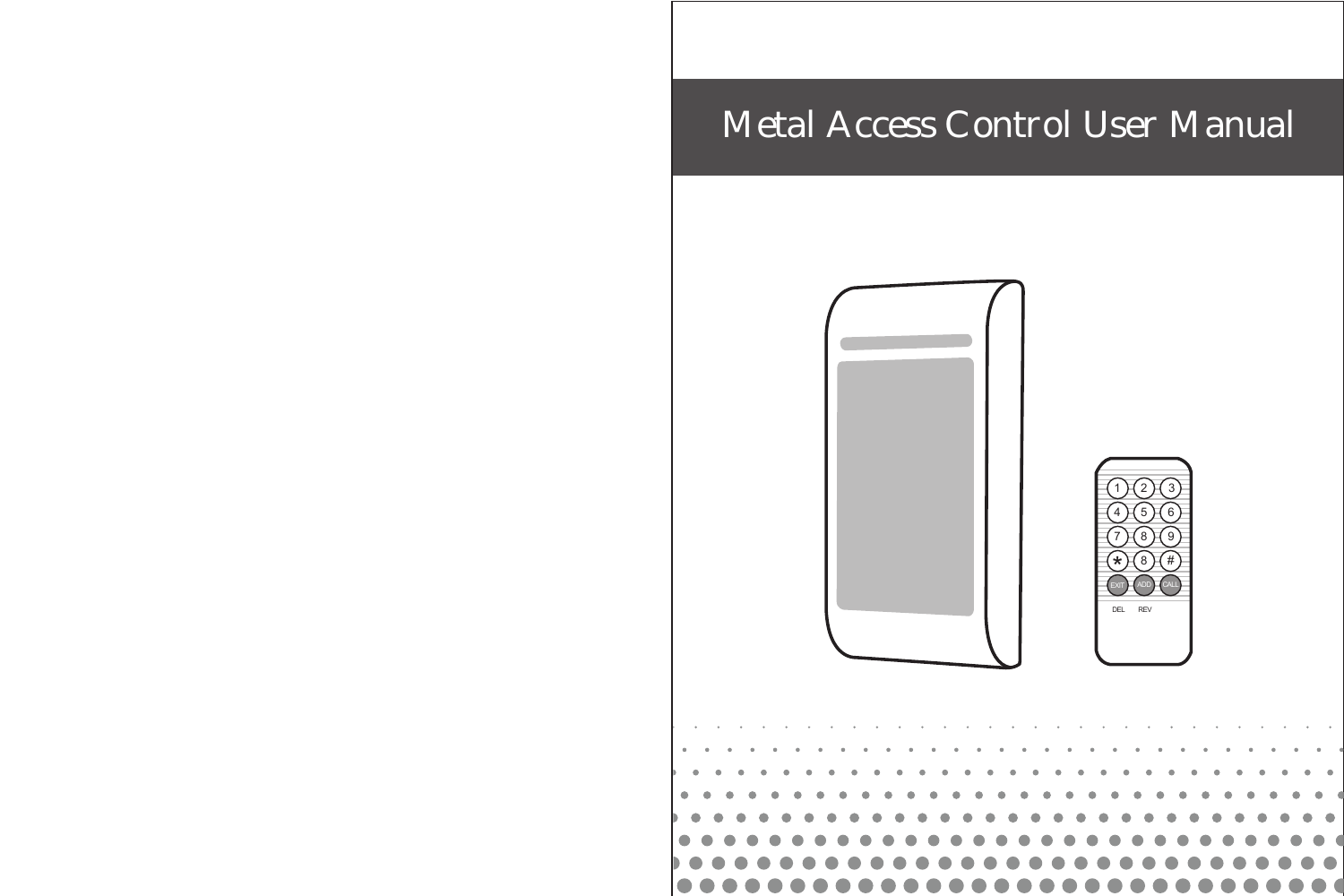### **1.Introduction**

The series of product is a new generation of multi-functional standalone access control. It adopts new ARM core 32-bit microprocessor design, which is powerful, stable and reliable. It contains reader mode and standalone access control mode etc.. It's widely applied to different occasions, such as office, residential communities, villa etc..

### **2.Features**

| Feature                 | <b>Specification</b>                                                     |
|-------------------------|--------------------------------------------------------------------------|
| Card Type               | Read 125KHz EM Card and HID Card (Optional)                              |
|                         | Read 13.56MHz Mifare card and CPU card (Optional)                        |
| Keypad Characteristic   | Operate by infrared remote                                               |
| Output Way              | Contain reader mode, the transmission format could be adjusted by users. |
| Access Way              | Support multi access ways: Card, multi cards                             |
| Admin Card              | Support admin card                                                       |
| <b>User Capacity</b>    | 10,000 card users                                                        |
| <b>Unlocking Signal</b> | Relay NO/NC/COM output                                                   |

# **3.Technical Specifications**

| Operating Voltage: DC 12-24V              | Standby Current: ≤ 35mA                         |
|-------------------------------------------|-------------------------------------------------|
| Operating Current: ≤100mA                 | Operating Temperature: -35°C~60°C               |
| Operating Humidity: 0%~95%                | Electric lock signal relay contact current: ≤1A |
| Alarm signal MOS tube output current: ≤1A | Unlocking time: 0~300s adjustable               |

## **4.Installation**

Remove the back cover from the keypad using the supplied special screw driver

- Drill 2 holes on the wall for the self-tapping screws and hole for the cable
- Put the supplied rubber bungs to into the two holes
- Fix the back cover firmly on the wall with 2 self-tapping screws
- Thread the cable through the cable hole
- Attach the keypad to the back cover. (as following illustration)



## **5.Wiring**

| No.            | Color        | <b>Marks</b>   | <b>Description</b>                                                  |
|----------------|--------------|----------------|---------------------------------------------------------------------|
| 1              | Green        | D <sub>0</sub> | Wiegand input (Wiegand output as reader mode)                       |
| $\overline{2}$ | <b>White</b> | D <sub>1</sub> | Wiegand input (Wiegand output as reader mode)                       |
| 3              | Grey         | <b>ALARM</b>   | Alarm signal MOS tube drain output end (optional)                   |
| 4              | Yellow       | OPEN/ BEEP     | Exit button input end (Beeper input as reader mode)                 |
| 5              | <b>Brown</b> | D IN/LED       | Door contact switch input end (LED input as reader mode) (optional) |
| 6              | Red          | $+12V$         | Positive power supply                                               |
| $\overline{7}$ | <b>Black</b> | <b>GND</b>     | Negative power supply                                               |
| 8              | <b>Blue</b>  | NO.            | Relay NO end                                                        |
| 9              | Purple       | <b>COM</b>     | Relay COM end                                                       |
| 10             | Orange       | <b>NC</b>      | Relay NC end                                                        |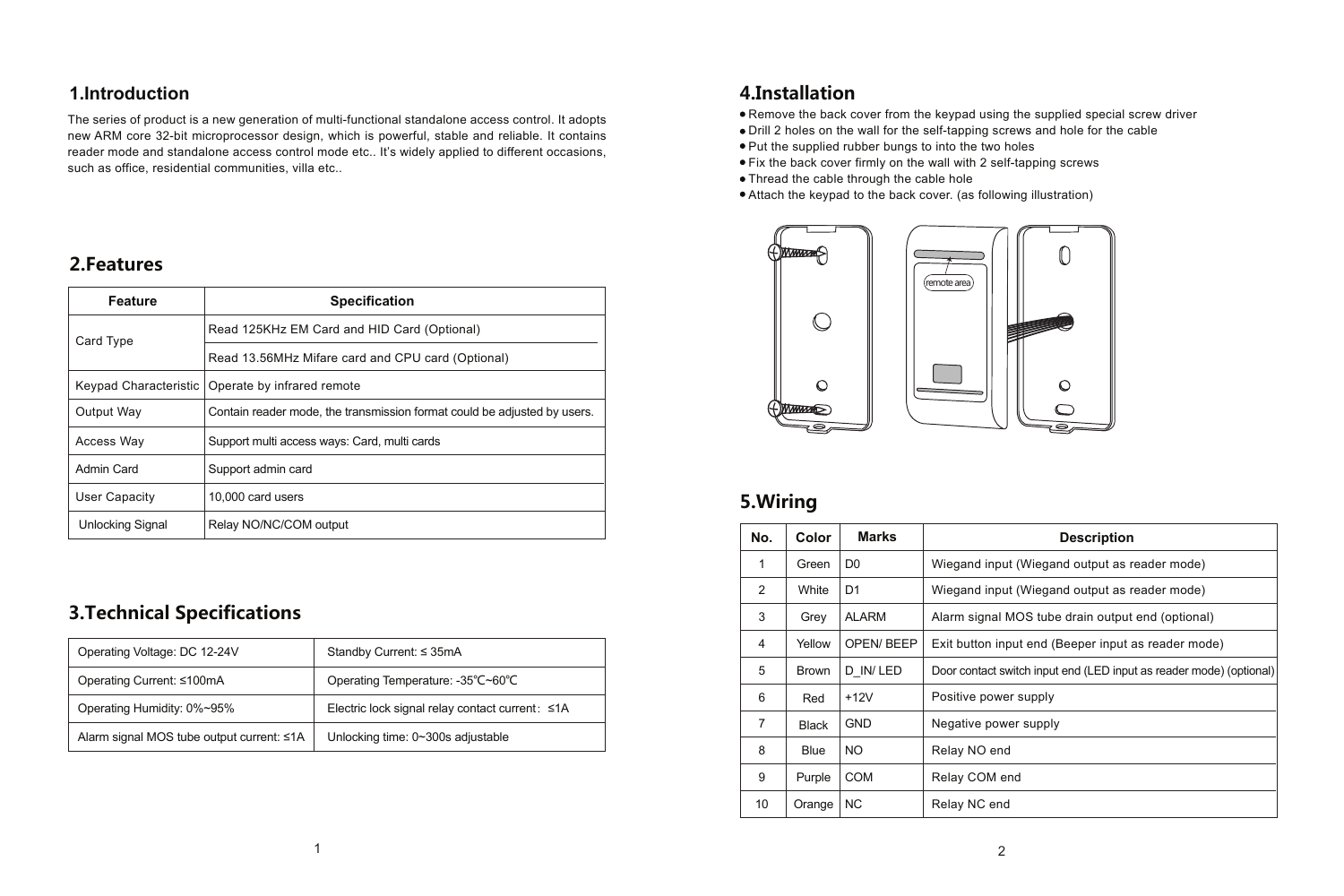### **6.Diagram**

### **6.2 Special Power Supply**

#### **6.1 Common Power Supply**





Note: The door contact and alarm function are optional Note: The door contact and alarm function are optional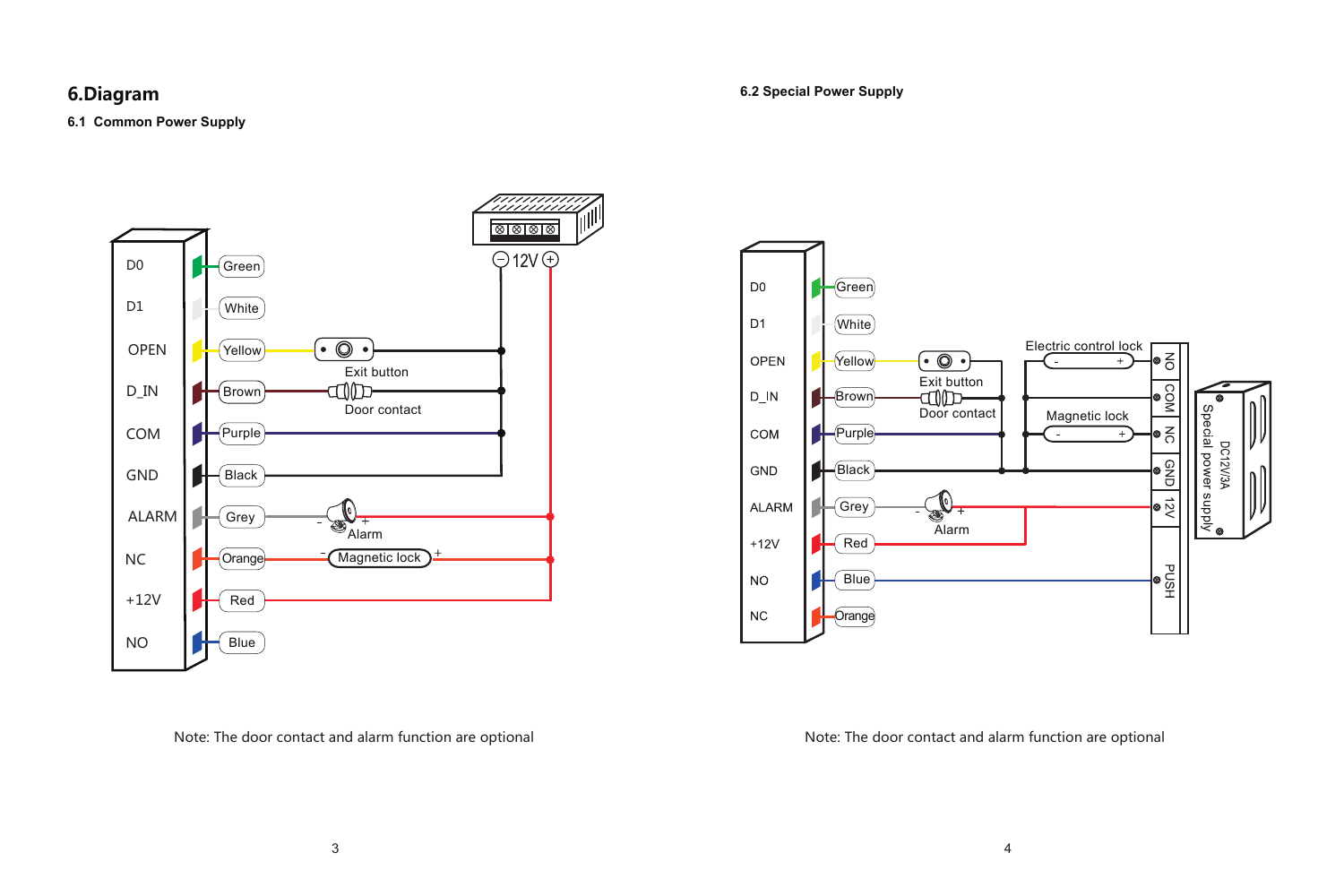

# **6.3 Reader Mode 7.Sound and Light Indication**

| <b>Operation Status</b>               | <b>Light indicator</b>      | <b>Buzzer</b>  |
|---------------------------------------|-----------------------------|----------------|
| Stand by                              | Red                         |                |
| Operation successful                  | Green                       | Beep-          |
| Operation failed                      |                             | Beep-Beep-Beep |
| Admin card enter programming          |                             | Beep-Beep      |
| Admin card exit programming           |                             | Beep-          |
| Press digital key                     |                             | Beep           |
| Press * key                           |                             | Beep-          |
| On process of reading multi user card | Red indicator flash slowly  |                |
| Enter programming mode                | Red indicator flash slowly  |                |
| Enter setting status                  | Orange                      |                |
| Unlocking                             | Green                       |                |
| Buzzer alarm                          | Red indicator flash quickly | Alarm          |

# **8.Admin Menu**

**8.1 Standalone Mode Settings**

# **Device Management**

| Enter<br>programming               | Menu                | <b>Operation steps</b>               | Description                    | <b>Default</b><br>value |
|------------------------------------|---------------------|--------------------------------------|--------------------------------|-------------------------|
|                                    | $\Omega$            | New admin code # new admin<br>code # | Change admin code              | 999999                  |
|                                    |                     | $10001\#$ Read card*                 | Set admin add card             |                         |
| Press <sup>*</sup><br>Admin code # | 1                   | 10002# Read card *                   | Set admin delete card          |                         |
| (Default<br>admin code is          | $\overline{2}$<br>3 | $10001#$ *                           | Delete admin add card          |                         |
| "999999")                          |                     | $10002#$ *                           | Delete admin delete card       |                         |
|                                    |                     | 11#                                  | Standalone access control mode |                         |
|                                    |                     | 12#                                  | Relay toggle mode              | 11                      |
|                                    |                     | 13#<br>Reader mode                   |                                |                         |
|                                    |                     | $26-58$ )#                           | Wiegand 26-58 bits output      |                         |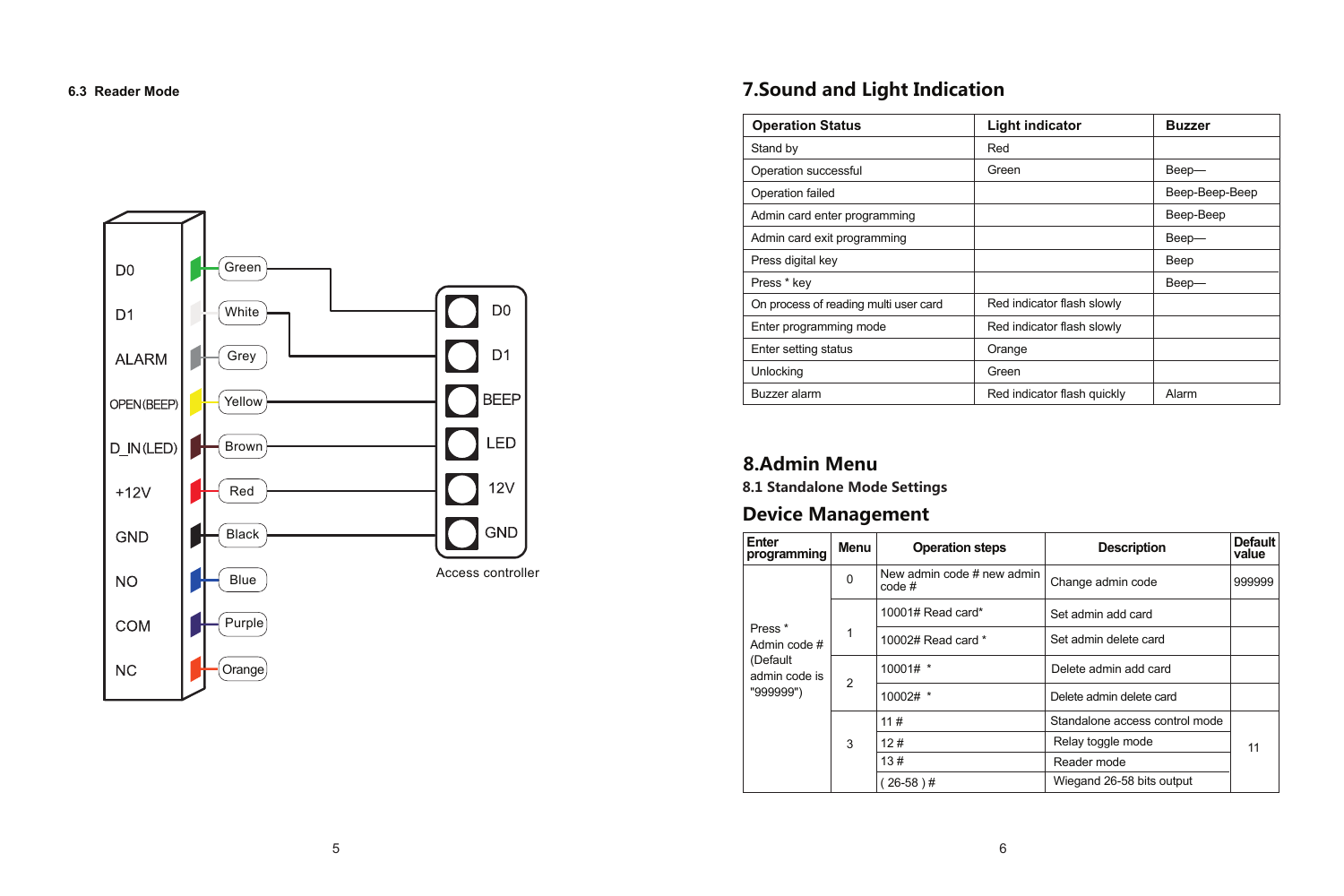# **Add and Delete Users**

| Enter<br>programming                                                     | Menu | <b>Operation steps</b>                                              | Description                                             | Default<br>value             | Enter<br>programming | Menu                       |                                            |                           |  |
|--------------------------------------------------------------------------|------|---------------------------------------------------------------------|---------------------------------------------------------|------------------------------|----------------------|----------------------------|--------------------------------------------|---------------------------|--|
|                                                                          |      | Read card *                                                         | Add card users continuously                             |                              |                      | $\overline{\mathbf{4}}$    |                                            |                           |  |
|                                                                          |      | Press 8 or 10 digits card<br>number $# \dots$                       | Add card users by card number                           | " means                      |                      | 5                          |                                            |                           |  |
|                                                                          |      | Press ID number # Read                                              | Add card users by specific ID                           | repeating the<br>previous    |                      |                            | $(0-99)$ #                                 |                           |  |
| Press <sup>*</sup>                                                       |      | card $\dots$ *                                                      | number                                                  | operation,<br>Press * kev    |                      |                            | Press ID number<br># press $8$             |                           |  |
| Admin code #<br>(Default<br>admin code is<br>"999999")<br>$\overline{2}$ |      | Press ID number # Press 8<br>or 10 digits card number #<br>$\cdots$ | Add card users by specific ID<br>number and card number | lto exit.                    | Press <sup>*</sup>   | 7                          | or 10 digits card<br>number#<br>input card |                           |  |
|                                                                          |      |                                                                     | Delete users                                            | Admin code #<br>(Default     |                      | quantity#                  |                                            |                           |  |
|                                                                          |      |                                                                     | Read card *                                             | Delete card users by reading | " means              | admin code is<br>"999999") |                                            | 0#                        |  |
|                                                                          |      |                                                                     |                                                         |                              |                      |                            | card                                       | repeating the<br>previous |  |
|                                                                          |      | Press 8 or 10 digits card<br>number $#$                             | Delete card users by card number                        | operation.<br>Press * key    |                      |                            |                                            |                           |  |
|                                                                          |      | Press ID number #  *                                                | Delete users by ID number                               | to exit.                     |                      |                            | 2#                                         |                           |  |
|                                                                          |      | 0000#                                                               | Delete ALL users                                        |                              |                      | 8                          |                                            |                           |  |
|                                                                          |      |                                                                     |                                                         |                              |                      |                            |                                            |                           |  |

# **Access Ways**

| Enter<br>programming                         | Menu | Operation<br>steps | <b>Description</b>  | <b>Default</b><br>value |
|----------------------------------------------|------|--------------------|---------------------|-------------------------|
| Press *Admin code #  <br>(Default admin code |      | 0#                 | Entry by card       | 0                       |
| is "999999")                                 | 3    | $2 - 10#$          | Entry by multi-card |                         |

# **Advanced Settings**

| <b>Description</b>                        | Default<br>value                                     |  | Enter<br>programming       | Menu               | <b>Operation steps</b>         | <b>Description</b>                                                                           | Default<br>value           |  |
|-------------------------------------------|------------------------------------------------------|--|----------------------------|--------------------|--------------------------------|----------------------------------------------------------------------------------------------|----------------------------|--|
| d users continuously                      |                                                      |  |                            | 4                  | $(0-300)$ #                    | Door opening time range: 0-300S<br>0 equals to 50mS                                          | 5                          |  |
| d users by card number                    | " means<br>repeating the                             |  |                            | 5                  | $(0-99)$ #                     | Alarming time range: 0-99 min.                                                               | $\Omega$                   |  |
| d users by specific ID                    | previous<br>operation.<br>Press * kev                |  |                            |                    | Press ID number<br># press $8$ |                                                                                              |                            |  |
| d users by specific ID<br>and card number | to exit.                                             |  |                            | Press <sup>*</sup> | $\overline{7}$                 | or 10 digits card<br>number#<br>input card                                                   | Add conductive number card |  |
| ers                                       |                                                      |  | Admin code #<br>(Default   |                    | quantity#                      |                                                                                              |                            |  |
| ard users by reading                      | "" means                                             |  | admin code is<br>"999999") |                    | 0#                             | Normal working mode                                                                          |                            |  |
| ard users by card number operation,       | repeating the<br>previous<br>Press * key<br>to exit. |  |                            |                    | 1#                             | The external alarm and built-in buzzer<br>will work if wrong operations are over 5<br>times. | $\Omega$                   |  |
| sers by ID number                         |                                                      |  |                            |                    | 2#                             | The device will be locked out for 10 min                                                     |                            |  |
| LL users                                  |                                                      |  |                            | 8                  |                                | if wrong operations are over 5 times.                                                        |                            |  |
|                                           |                                                      |  |                            |                    | 3#                             | Disable light indicator                                                                      | 4                          |  |
|                                           |                                                      |  |                            | 4#                 | Enable light indicator         |                                                                                              |                            |  |
|                                           |                                                      |  |                            |                    | 5#                             | Disable buzzer                                                                               |                            |  |
| rintion                                   | <b>Default</b>                                       |  |                            |                    | 6#                             | Enable buzzer                                                                                | 6                          |  |